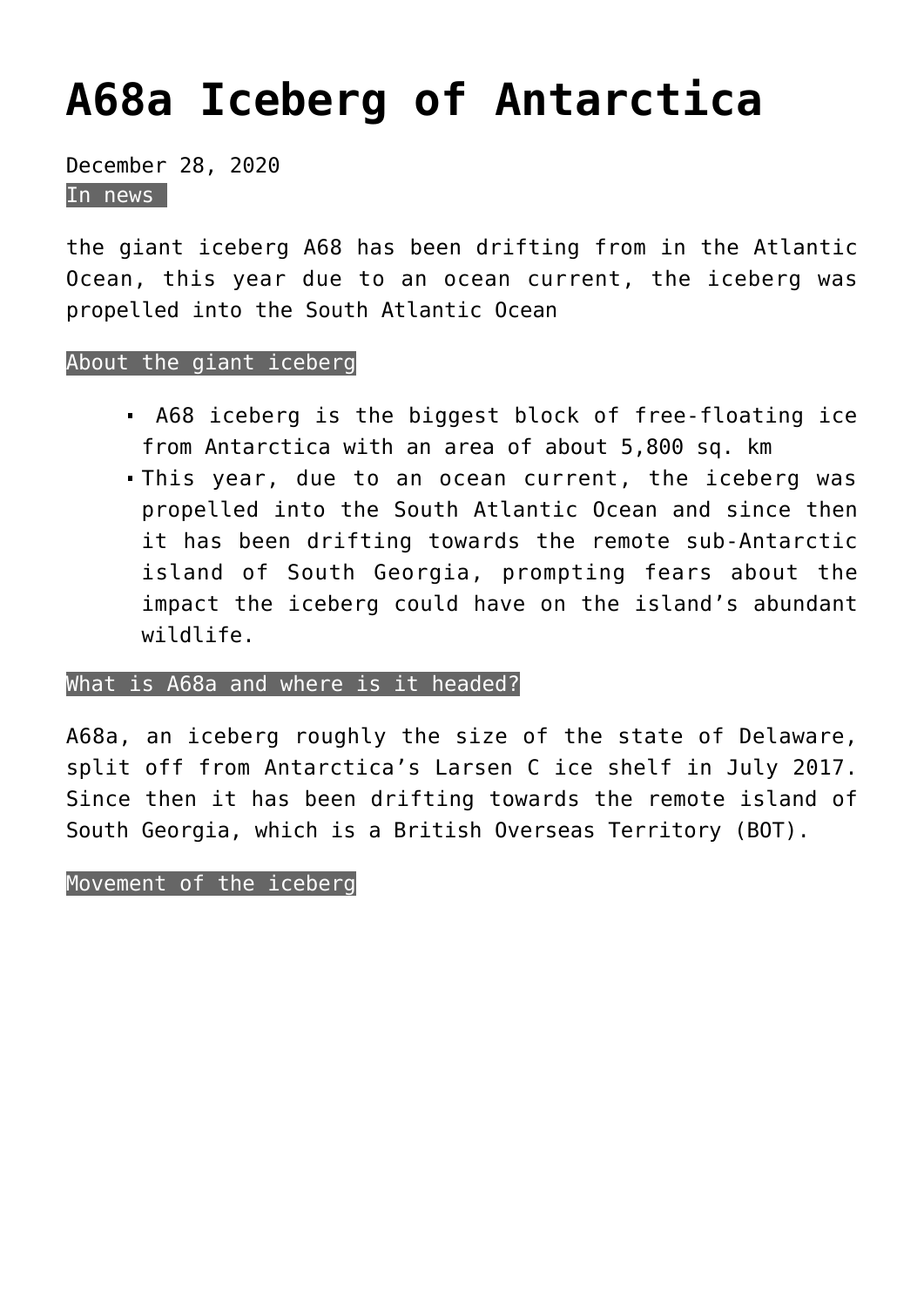

What is A68a and where is it headed?

- A68a, an iceberg roughly the size of the state of Delaware, split off from Antarctica's Larsen C ice shelf in July 2017. Since then it has been drifting towards the remote island of South Georgia, which is a British Overseas Territory (BOT).
- The smaller icebergs have calved from the iceberg on its journey and right now, the biggest section of the iceberg is called A68a and spans an area of roughly 2,600 sq. km
- Recently, the US National Ice Center (USNIC) confirmed that two new icebergs calved from A68a and were large enough to be named and tracked. They are called A68E and A68F.

#### **Who names icebergs?**

US National Ice Center (**USNIC) is responsible for naming icebergs, which are named according to the Antarctic quadrant in which they are spotted** The U.S. National Ice Center (USNIC) is a fully integrated multi-agency organization composed of contributions from the U.S. Navy (USN), the National Oceanic and Atmospheric Administration (NOAA), and the U.S. Coast Guard (USCG). The USNIC monitors the global sea ice environment from its offices at the NOAA Satellite Operations Facility (NSOF) in Suitland, MD.